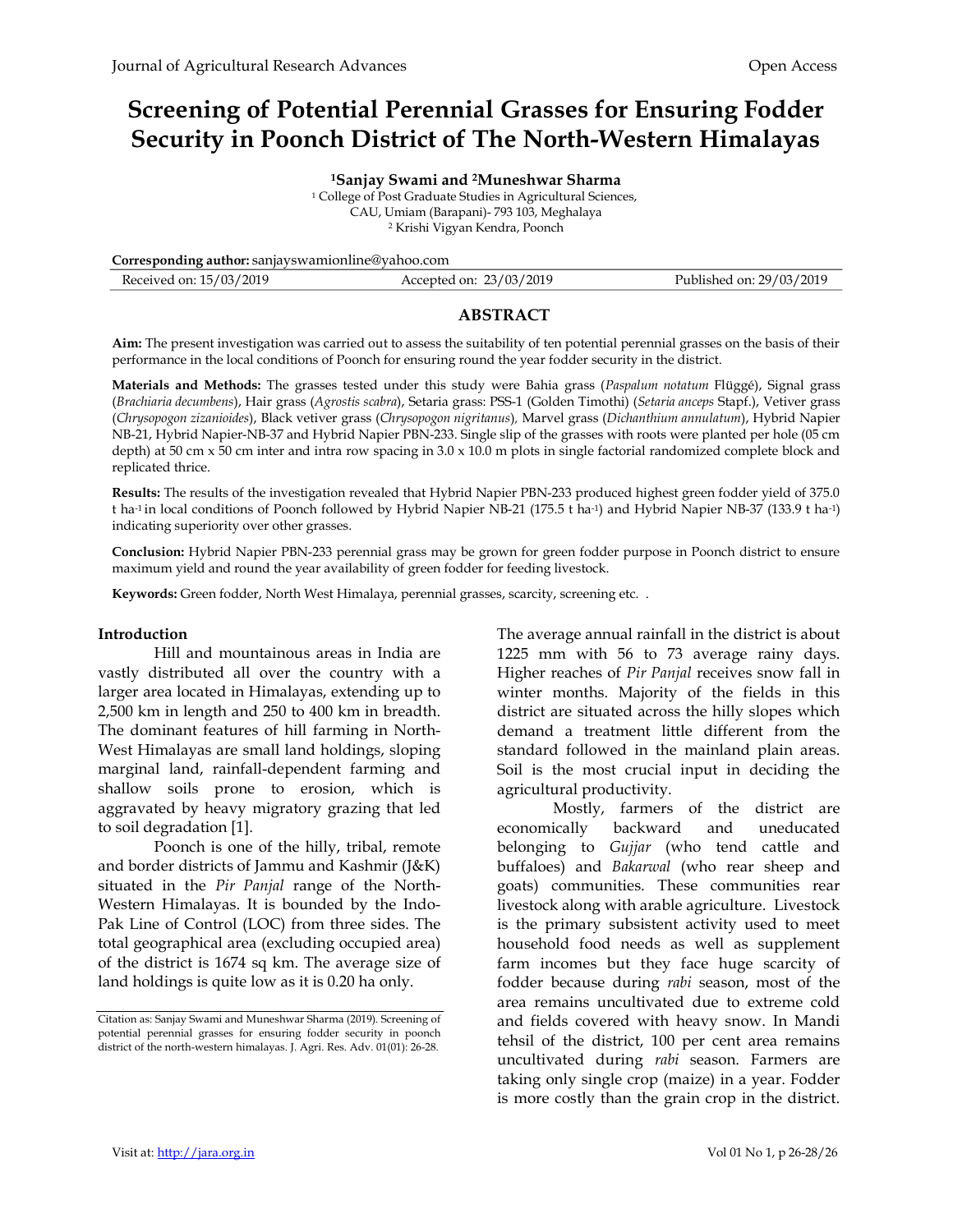Farmers used to migrate along with their cattle from the areas like Loran and Sonal Pathri in search of fodders to the low lying area like Mendhar. Moreover, area under fodder crops is also decreasing near the borders due to continuous heavy shelling from Pakistan. There is still great scope in increasing the area under fodder especially barren land under perennial grasses. Forage production depend on many variables such as plant species ecotype, age of the stand, temperature, radiation, water supply, soil fertility, leaf area, growing points (meristems) etc.[2]. Succulence of forages is the major determinants of digestibility of forages. It is of paramount importance that high yielding and palatable grass species are established in their suitable eco-sites [3]. Keeping this in view, the present investigation was carried out to screen out the suitable perennial grasses in the local conditions so that farmers can grow the most promising grass for ensuring round the year fodder security in Poonch district.

# Materials and Methods

The present investigation was carried out at Research Farm of Krishi Vigyan Kendra (KVK), Poonch during kharif 2014 to screen out ten perennial grasses on the basis of their performance in the local conditions of Poonch. The soil at the KVK farm has sandy loam texture having the physico-chemical characteristics such as; pH 6.42, EC 0.61 dSm-1, organic matter 0.95 per cent, available N, P and K as 290.0, 14.5 and  $317.0 \text{ kg}$  ha<sup>-1</sup>, respectively. The perennial grasses included in the investigation were Bahia grass (Paspalum notatum Flüggé), Signal grass (Brachiaria decumbens), Hair grass (Agrostis scabra), Setaria grass: PSS-1 (Golden Timothi) (Setaria anceps Stapf.), Vetiver grass (Chrysopogon zizanioides), Black vetiver grass (Chrysopogon nigritanus), Marvel grass (Dichanthium annulatum), Hybrid Napier NB-21, Hybrid Napier-NB-37 and Hybrid Napier PBN-233.

The soil was prepared by three ploughings and single planking. Single slip of the grasses with roots were planted per hole (05 cm depth) at 50 cm  $x$  50 cm inter and intra row spacing in 3.0  $x$ 10.0 m plots. No fertilizer was applied at any stage during the study. Water was applied through surface irrigation at planting time. Experiment was planned in single factorial randomized complete block using ten different perennial grasses with three replications. Performance of the grasses was recorded by harvesting green foliage 10 cm above the crown of the individual plants by hand clipping at the interval of every 8 weeks. The fresh biomass (green fodder) was calculated by using the formula:

 Green fodder yield (t ha-1) = Green fodder weight  $x$  10/ Area (m<sup>2</sup>)

# Results and Discussion

Production of increased biomass of fodder is important in the developing countries in order to meet the requirements of enhancing number of livestock that is in turn necessarily desired for meeting the demands of ever increasing population. The results of the investigation revealed that Hybrid Napier PBN-233 produced highest green fodder yield of 375.0 t ha-1 in local conditions of Poonch followed by Hybrid Napier NB-21 (175.5 t ha-1) and Hybrid Napier NB-37 (133.9 t ha-1) indicating superiority over other grasses (Table 1).

Table 1: Comparative green fodder yield (t ha-1) obtained from different perennial grasses at Krishi Vigyan Kendra, Poonch

| Name of grass                           | Green fodder yield    |
|-----------------------------------------|-----------------------|
|                                         | $(t \text{ ha}^{-1})$ |
| Bahia grass (Paspalum notatum Flüggé)   | 27.5                  |
| Signal grass (Brachiaria decumbens)     | 17.0                  |
| Hair grass (Agrostis scabra)            | 16.7                  |
| Setaria grass: PSS-1 (Golden Timothi)   | 34.8                  |
| (Setaria anceps Stapf.)                 |                       |
| Vetiver grass (Chrysopogon zizanioides) | 58.6                  |
| Black vetiver grass (Chrysopogon        | 70.5                  |
| nigritanus)                             |                       |
| Marvel grass (Dichanthium annulatum)    | 66.0                  |
| Hybrid Napier NB-21                     | 175.5                 |
| Hybrid Napier NB-37                     | 133.9                 |
| Hybrid Napier PBN-233                   | 375.0                 |

The least green fodder yield was recorded in Hair grass (Agrostis scabra) with only 16.7 t ha-1. The green fodder yield recorded in Signal grass (Brachiaria decumbens) was at par with Hair grass (Agrostis scabra), however, Bahia grass (Paspalum notatum Flüggé), Setaria grass: PSS-1 (Golden Timothi) (Setaria anceps Stapf.), Vetiver grass (Chrysopogon zizanioides), Marvel grass (Dichanthium annulatum) and Black vetiver grass (Chrysopogon nigritanus) was found superior over Hair grass (Agrostis scabra).

Further, the Hybrid Napier PBN-233 recorded 22.45 times more green fodder yield in comparison to Hair grass (Agrostis scabra) which produced least green fodder yield. Similarly, it produced 2.14 and 2.80 times more green fodder